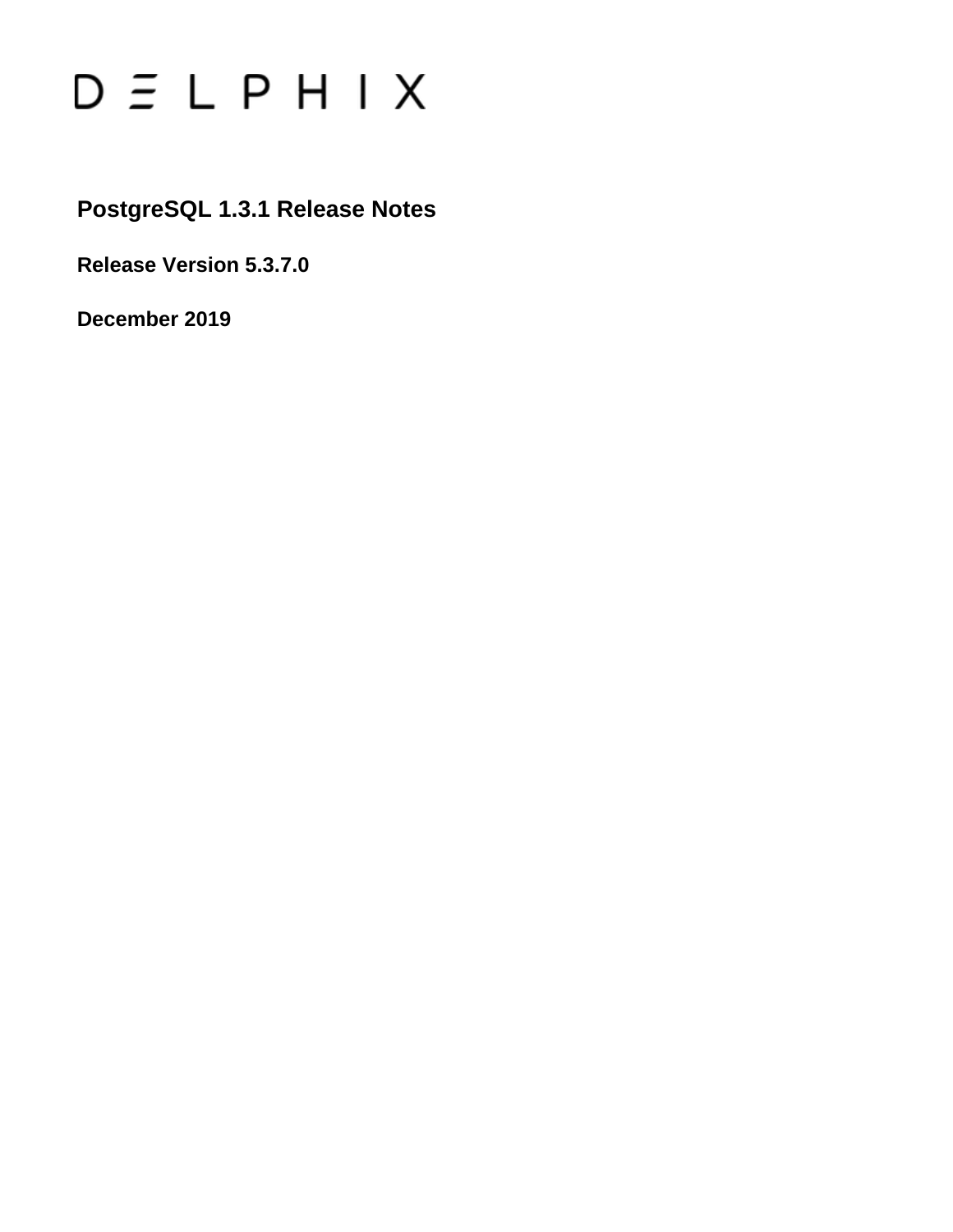PostgreSQL 1.3.1 Release Notes

You can find the most up-to-date technical documentation at:

**[docs.delphix.com](http://docs.delphix.com)** The Delphix Web site also provides the latest product updates.

If you have comments about this documentation, submit your feedback to: infodev@delphix.com

© 2019 Delphix Corp. All rights reserved.

Delphix and the Delphix logo and design are registered trademarks or trademarks of Delphix Corp. in the United States and/or other jurisdictions.

All other marks and names mentioned herein may be trademarks of their respective companies.

Delphix Corp. 1400 Seaport Blvd, Suite 200 Redwood City, CA 94063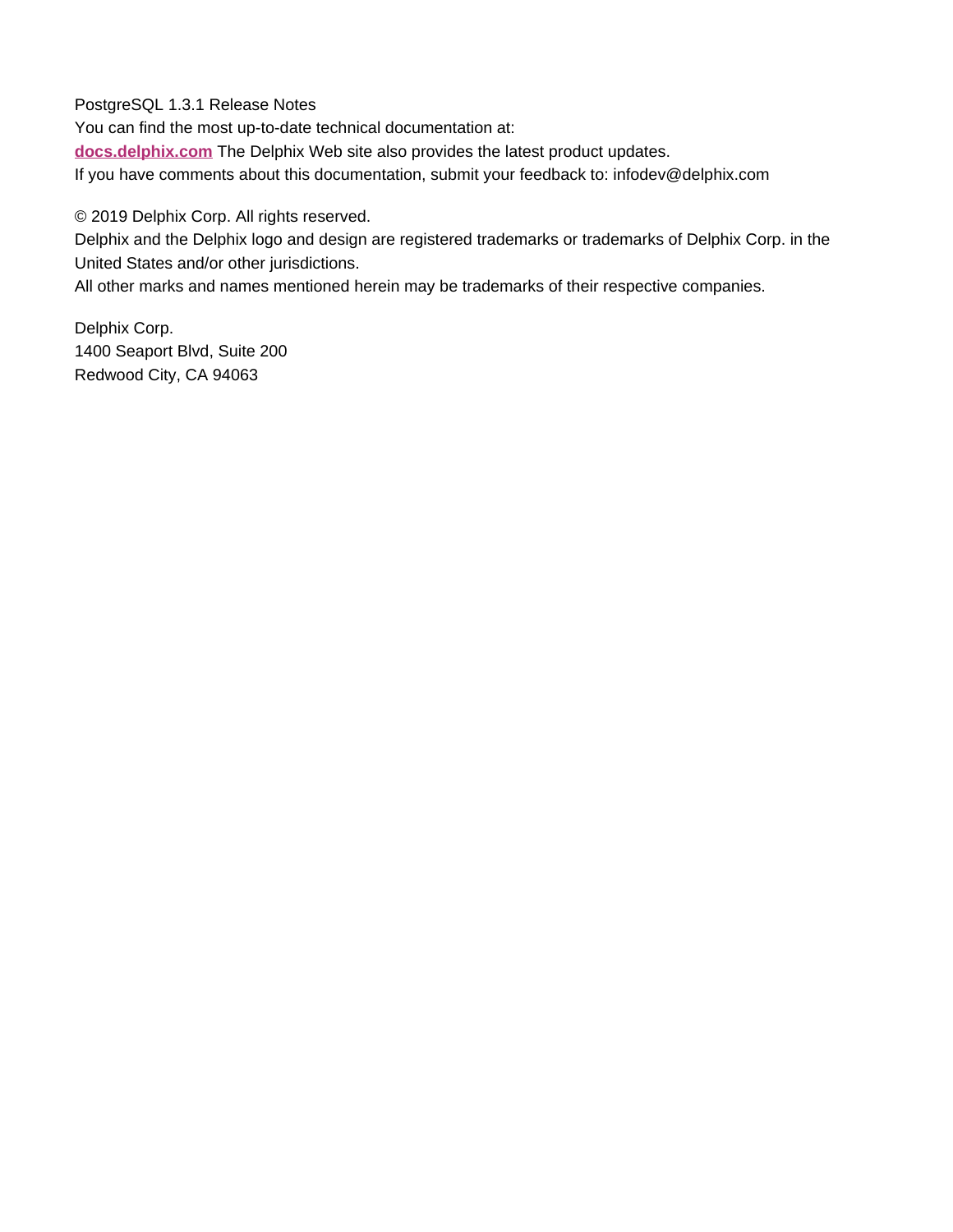### **PostgreSQL 1.3.1 Release Notes**

Welcome to the latest release of the Delphix Engine database virtualization system.

## **New Features**

No new features were included in Postgres Plugin version 1.3.1. This release consists only of bug fixes.

# **Plugin Installation**

Plugins to support PostgreSQL virtualization are not automatically included in the Virtualization Engine deployment and are installed by Delphix Professional Services or Technical Support. A Support case can be opened requesting installation by following this **[link](http://support-tickets.delphix.com/)**.

# **Migration and Compatibility**

### **Supported Versions**

#### **PostgreSQL Standard Versions:**

- PostgreSQL 9.4.x
- PostgreSQL 9.5.x
- PostgreSQL 9.6.x
- PostgreSQL 10.x
- PostgreSQL 11.x

#### **PostgreSQL EDB Versions:**

- PostgreSQL 9.4.x
- PostgreSQL 9.5.x
- PostgreSQL 9.6.x
- PostgreSQL 10.x
- PostgreSQL 11.x

### **Supported Operating Systems**

**RHEL/CentOS/SLES - PostgreSQL Open Source & EDB**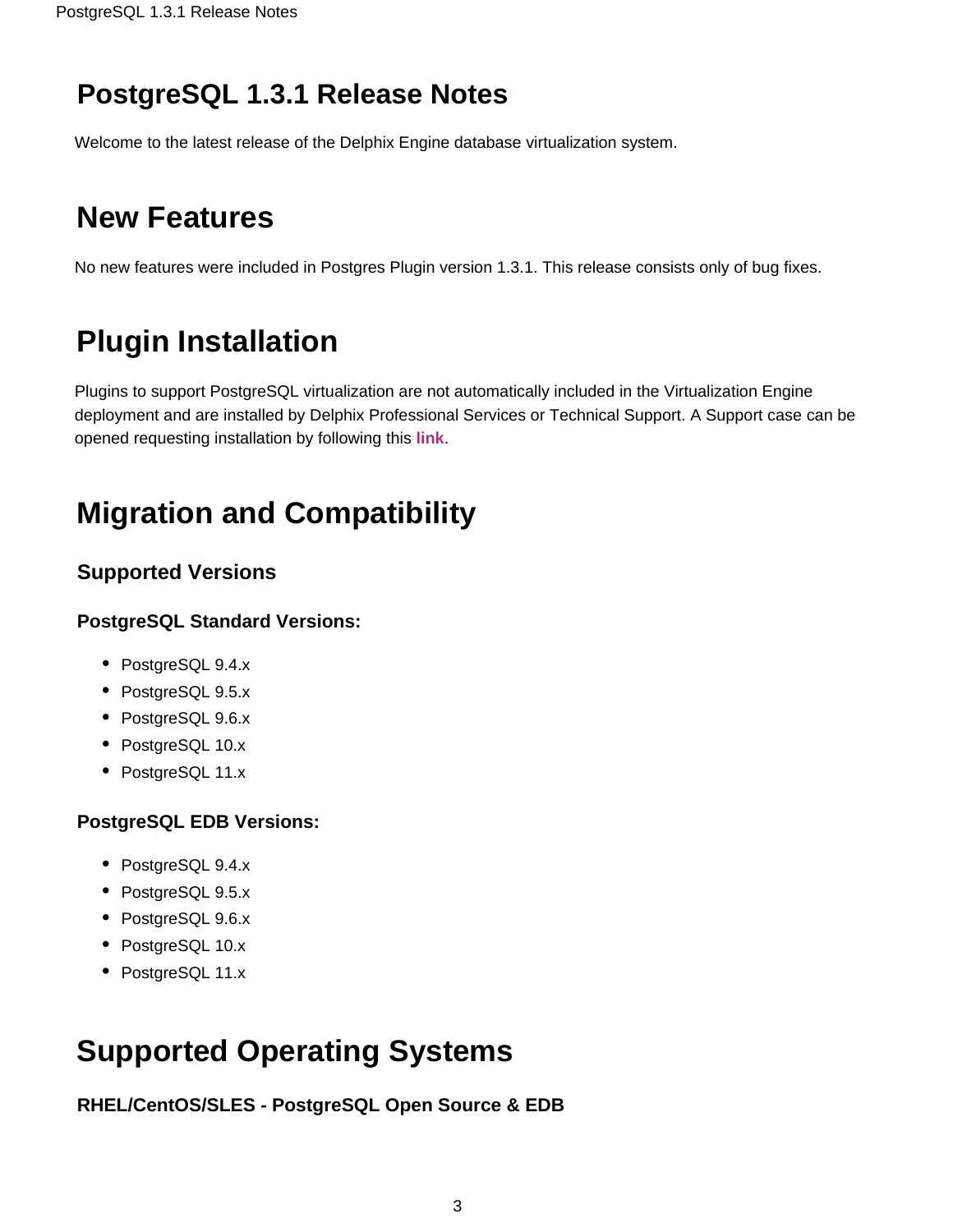| <b>Supported</b><br><b>DBMS Version</b> |                                       | <b>PostgreSQL</b>            | <b>PostgreSQL</b>            | <b>PostgreSQL</b>            | <b>PostgreSQL</b>                     | <b>PostgreSQL</b>                     |
|-----------------------------------------|---------------------------------------|------------------------------|------------------------------|------------------------------|---------------------------------------|---------------------------------------|
|                                         | <b>Supported</b><br><b>OS Version</b> | 9.4.x (Open<br>Source & EDB) | 9.5.x (Open<br>Source & EDB) | 9.6.x (Open<br>Source & EDB) | <b>10.x (Open</b><br>Source &<br>EDB) | <b>11.x (Open</b><br>Source &<br>EDB) |
|                                         | <b>RHFI</b><br>/CentOS 7.3            | Supported                    | Supported                    | Supported                    | Supported                             | Supported                             |
|                                         | <b>RHEL</b><br>/CentOS 7.4            | Supported                    | Supported                    | Supported                    | Supported                             | Supported                             |
|                                         | <b>RHEL</b><br>/CentOS 7.5            | Supported                    | Supported                    | Supported                    | Supported                             | Supported                             |
|                                         | <b>RHEL</b><br>/CentOS 7.6            | Supported                    | Supported                    | Supported                    | Supported                             | Supported                             |
|                                         | <b>SLES 11</b>                        | Supported                    | <b>Not Supported</b>         | Not Supported                | <b>Not Supported</b>                  | <b>Not Supported</b>                  |
|                                         | SLES <sub>12</sub>                    | Supported                    | Supported                    | Supported                    | Supported                             | Supported                             |

**x** is the minor version of the PostgreSQL Database.

### **Plugin/Delphix Engine Compatibility**

Plugins should be installed on compatible Delphix Engines per the table below:

| <b>Delphix</b><br><b>Engine</b> | <b>PostgreSQL</b><br>1.0.1 | <b>PostgreSQL</b><br>1.0.2 | <b>PostgreSQL</b><br>1.1.0 | <b>PostgreSQL</b><br>1.2.0 | <b>PostgreSQL</b><br>1.3.0 | <b>PostgreSQL</b><br>1.3.1 |
|---------------------------------|----------------------------|----------------------------|----------------------------|----------------------------|----------------------------|----------------------------|
| 5.3.1.x                         | Yes                        | Yes                        | <b>No</b>                  | <b>No</b>                  | <b>No</b>                  | <b>No</b>                  |
| 5.3.2.x                         | Yes                        | Yes                        | <b>No</b>                  | <b>No</b>                  | <b>No</b>                  | <b>No</b>                  |
| 5.3.3.x                         | <b>No</b>                  | <b>No</b>                  | Yes                        | Yes                        | Yes                        | Yes                        |
| 5.3.4.x                         | <b>No</b>                  | <b>No</b>                  | Yes                        | Yes                        | Yes                        | Yes                        |
| 5.3.5.x                         | <b>No</b>                  | <b>No</b>                  | Yes                        | Yes                        | Yes                        | Yes                        |
| 5.3.6.x                         | <b>No</b>                  | <b>No</b>                  | Yes                        | Yes                        | Yes                        | Yes                        |
| 5.3.7.x                         | No                         | <b>No</b>                  | Yes                        | Yes                        | Yes                        | Yes                        |

### **Plugin Upgrade Path**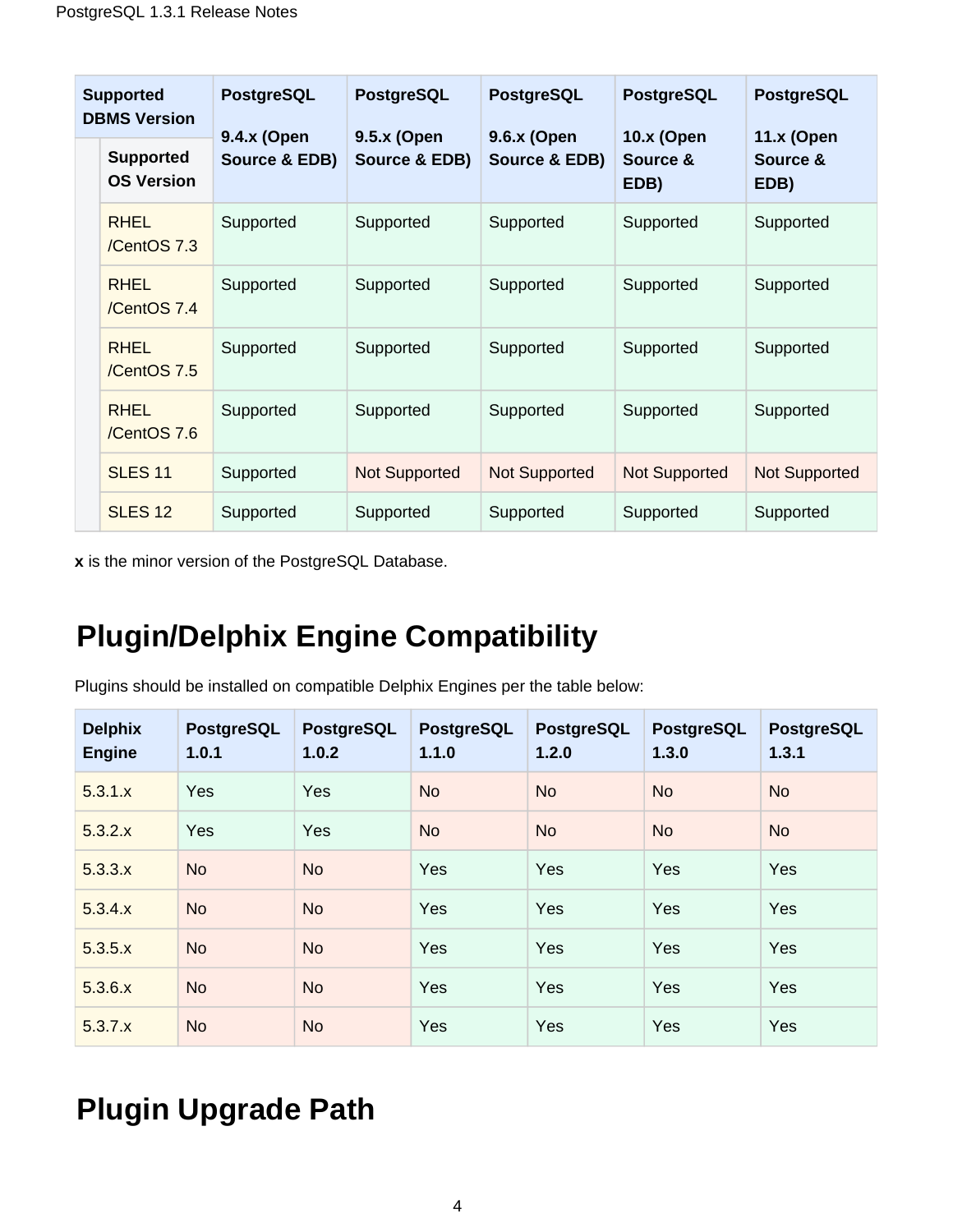#### **Path A - New Plugin installation for PostgreSQL customers:**

Upload 1.3.1 Plugin for PostgreSQL 9.4.x, 9.5.x, 9.6.x,10.x and 11.x customers

#### **Path B - Existing PostgreSQL customers with different Plugin version:**

| Your Version | Recommended Upgrade Path to 1.3.1                   |
|--------------|-----------------------------------------------------|
| 1.0.1        | Upgrade to 1.1.0 and follow the upgrade path below. |
| 1.0.2        |                                                     |
| 1.1.0        | Upgrade to 1.2.0 and follow the upgrade path below. |
| 1.2.0        | Upgrade to 1.3.0 and follow the upgrade path below. |
| 1.2.0        | Upgrade to 1.3.1, the latest plugin for PostgreSQL. |

#### **For PostgreSQL customers with Plugin version 1.0.1 or 1.0.2**

Plugin upgrade path: 1.0.1 1.1.0 1.2.0 1.3.0

Plugin upgrade path: 1.0.2 1.1.0 1.2.0 1.3.0

Plugin upgrade path: 1.0.2 1.1.0 1.2.0 1.3.1

#### **For PostgreSQL customers with Plugin version 1.1.0**

Plugin upgrade path: 1.1.0 1.2.0 1.3.0

Plugin upgrade path: 1.1.0 1.2.0 1.3.1

#### **For PostgreSQL customer with Plugin version 1.2.0**

Plugin upgrade path: 1.2.0 1.3.0

Plugin upgrade path: 1.2.0 1.3.1

#### **Upgrading Existing Objects**

In order to upgrade the existing objects with 1.1.0 (i.e 1.0.1 1.1.0 or 1.0.2 1.1.0), just after the upgrade, it is mandatory to update below two parameters of dSource using "custom Configuration" option on the UI :

- Source IP Address
- Source Port